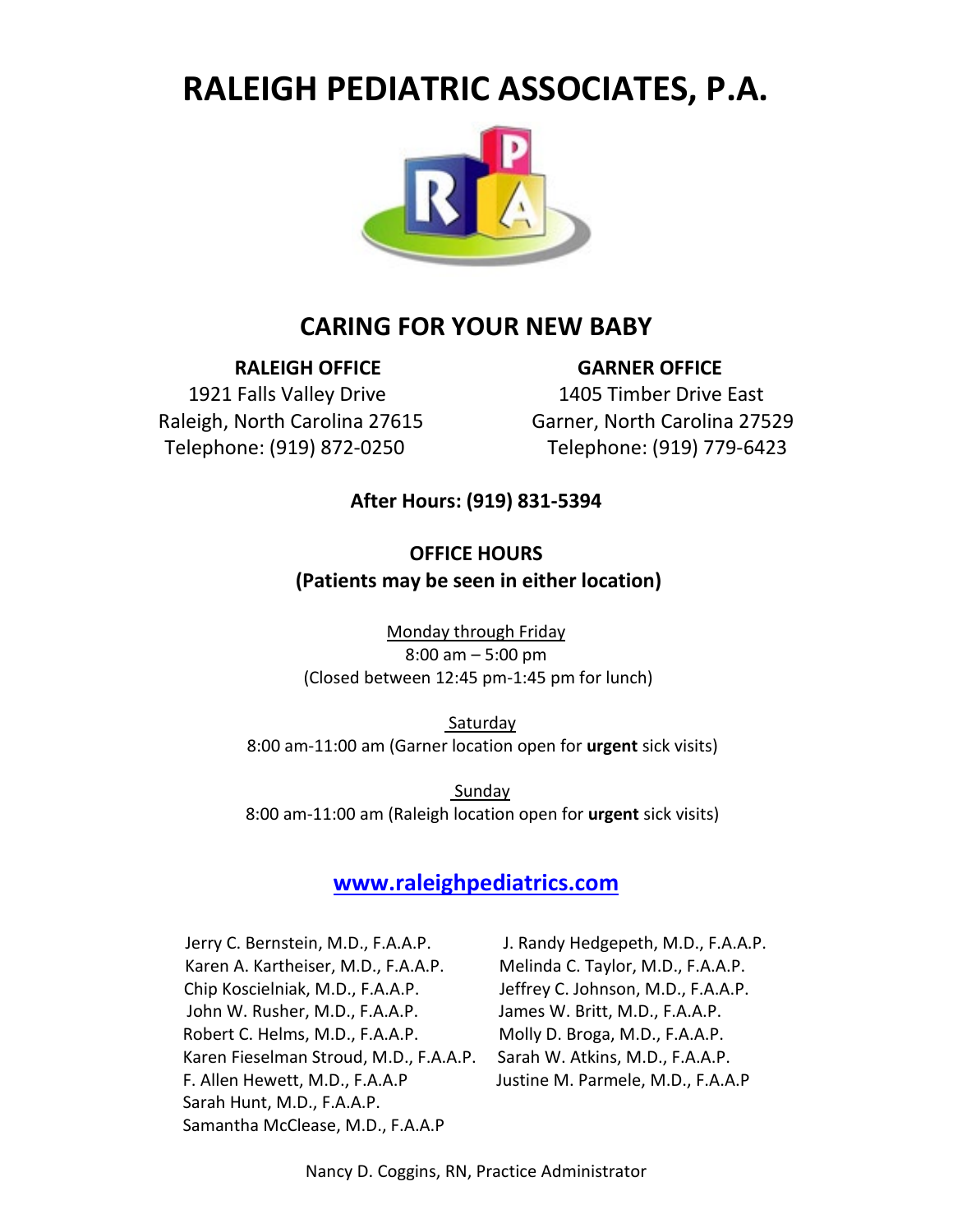## CONGRATULATIONS

Welcome to Raleigh Pediatrics! We are happy that you have chosen our practice as your child's medical home. Choosing Raleigh Pediatrics provides a strong foundation for the growth and development of your child. We look forward to working with your family.

We are convinced there is no single best approach to parenting. Your baby is an individual from the day he or she is born. Since no two children are alike, your effectiveness as a parent depends considerably on your insight and ability to respond appropriately to the individual needs of your child. This booklet contains general principles and instructions which you may adapt to your baby. As your pediatrician, it is our goal to protect your baby's health by assisting you in recognizing his/her needs. Our aim is to screen for and treat problems early and to prevent health issues through regular well child checkups, during which all aspects of health, growth, and development will be evaluated.

## PATIENT CENTERED MEDICAL HOME

Raleigh Pediatrics strives to be a Patient Centered Medical Home for all of our patients. Our goal as your Medical Home is to improve health outcomes and quality of care. Please visit our website for more information about the Patient Centered Medical Home.

## STAY CONNECTED

We encourage you to visit our website at **[www.raleighpediatrics.com.](http://www.raleighpediatrics.com/)** You will find it full of important medical information, office updates, patient forms, our well exam and immunization schedules, as well as links to important websites.

Klara Texting Platform: Use the Message Us button on the website or download the Klara app to conveniently request medical advice, medication refills or forms by secure messaging.

**Phreesia:** You can use the Request Appt link on our website to request non-urgent appointments through the Phreesia system. You will also receive appointment reminders through Phreesia by text and email and then will be able to follow the link for pre-visit registration that you can conveniently complete from home prior to your appointment.

Follow My Health Patient Portal: Through the patient portal you can securely receive your child's medical information including visit summaries, lab and procedure results. You can also view your child's medical history including immunizations and vitals. You can request portal access through the Klara messaging system.

Facebook: Follow our Raleigh Pediatrics Facebook page for office updates and topical medical information.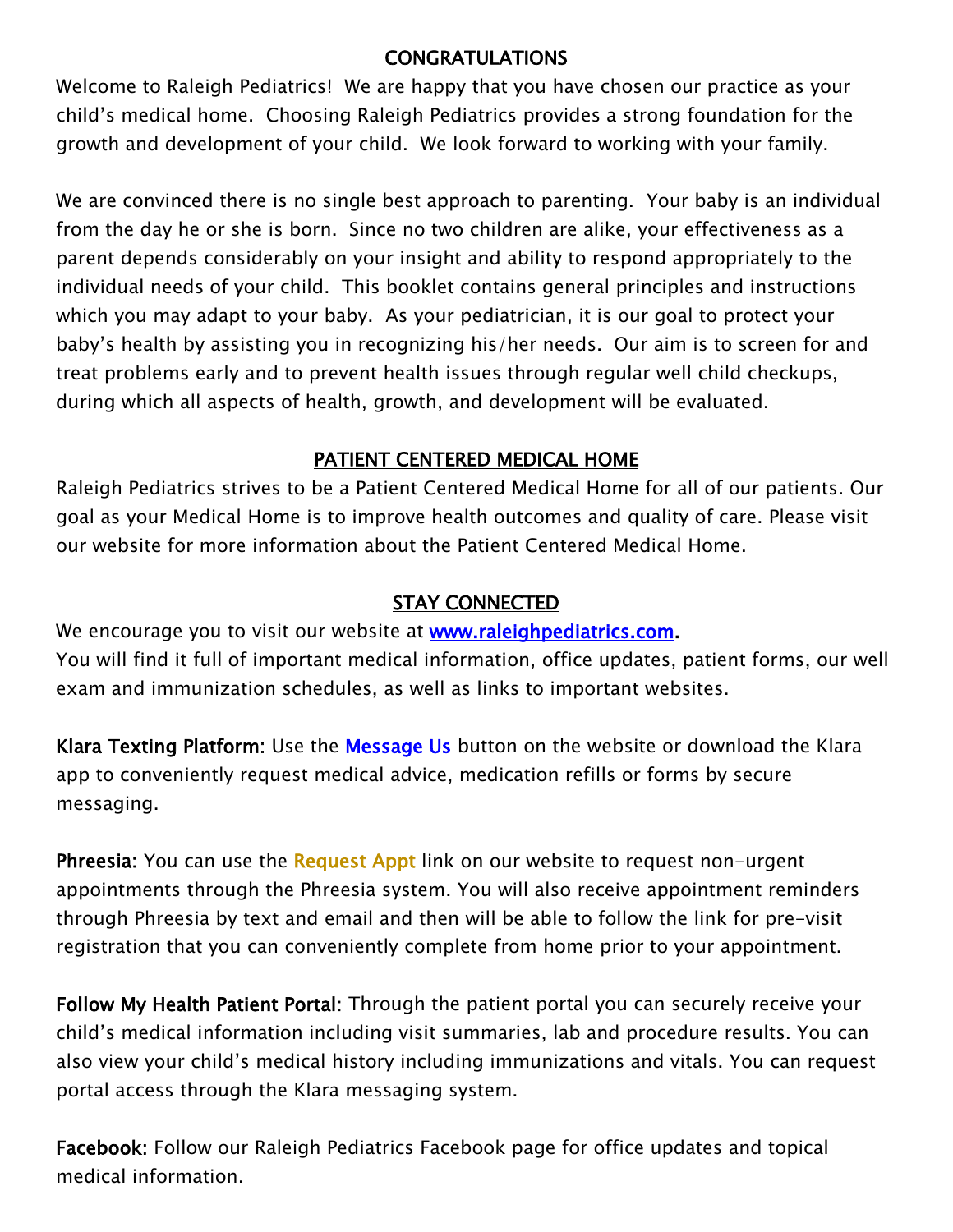# OFFICE INFORMATION

#### OFFICE HOURS

## (Patients may be seen in either office)

## Raleigh Office (919-872-0250) Garner Office (919-779-6423)

- Monday through Friday 8:00 am  $-$  5:00 pm (closed between 12:45 pm  $-$  1:45 pm daily for lunch)
- Saturday (Garner location) and Sunday (Raleigh location) 8:00 am -11:00 am (for urgent sick visits by appointment only)
- For same day sick appointments, please call as early in the day as possible.
- Office hours may be subject to change as needed. Please call our main office numbers or check our Facebook page to verify office hours during holidays and inclement weather conditions.
- After hours: For concerns than cannot wait for the office to open, call 919-831-5394

## NEWBORN WELL EXAM

Our area hospitals are staffed by newborn specialists who can offer excellent care to your baby while you are in the hospital. The newborn specialist will instruct you when to schedule an appointment in our office for the Initial Newborn Well Exam. This visit should usually occur 24-48 hours after discharge from the hospital. Please call our office to schedule this important first visit *prior* to leaving the hospital.

#### CONTACTING OUR OFFICE

You can use the Request Appt link on our website for non-urgent appointments such as well exams. Always call the office if a same day appointment is needed. We are open from 8:00 am until 5:00pm Monday through Friday to see your child for well exams as well as sick visits. We keep a large number of appointments open for same day sick visits, but ask that you call as early in the day as possible if your child needs to be seen. You can securely message the clinical staff during office hours for medical advice, prescription refills or forms requests by downloading the Klara app to your smart device or by using the Message Us button in the bottom right corner of our website. Most non-urgent messages for advice should receive a call back within a few hours. See the back of this booklet for more information regarding our 24-hour triage services.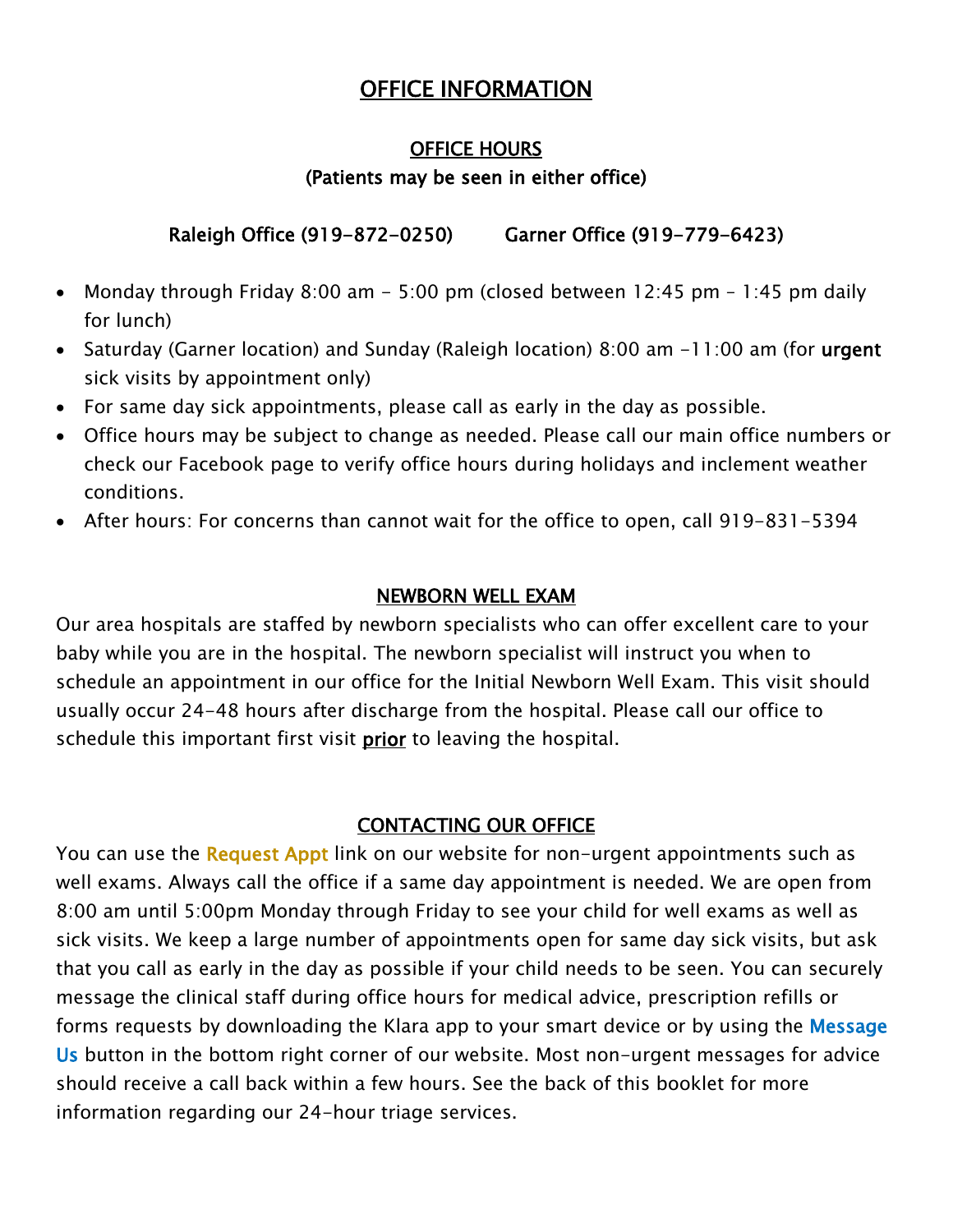#### NEWBORN FEEDING

Feeding is one of the baby's first enjoyable experiences. There are two sources to supply nutrition to infants: one is breastfeeding and the other is bottle feeding with formula. We feel that mother's milk is the optimal source of nutrition and urge you to consider breastfeeding. There are, however, many good reasons that parents may choose to use formula. Standard infant formulas supply all of your baby's nutritional needs.

Feeding time should be pleasant for you and your baby. Whether you are breast or bottle feeding, hold your baby close. We suggest using a flexible, on-demand feeding schedule initially. This means feeding your baby whenever he/she is hungry, usually every 2-3 hours. During the first 2-3 days after birth, many babies prefer to sleep rather than eat. During this time, you may need to wake your newborn to feed. Newborns can lose up to 10% of their birth weight during this time. Our physicians will follow your baby's feeding and weight loss closely after discharge from the hospital.

Babies swallow air during feedings. Give your baby a chance to burp half way through and at the end of the feeding. Hold him/her upright on your shoulder and pat or rub gently on the back. Most babies spit up some milk after feedings. These "wet burps" are more of a mess than a serious problem.

#### BREASTFEEDING

Breastfeeding is the most natural, least expensive and most convenient way to feed your baby. Breast milk also provides some protection against infection. Normal breast milk may vary in color from thick yellow to thin bluish-white. Colostrum, the breast milk secreted in the first few days after birth, is a yellow color and is full of immunoglobulins (proteins that function as antibodies to boost the immune system). Both breasts should be used at each feeding; always alternate which breast you start the feeding with. Breastfeed for 10-15 minutes on each side, so that the baby gets the rich hind milk that comes out of the breast later in the feeding. Mothers should have a normal well-balanced diet, drink plenty of water and avoid alcohol.

#### FORMULA

If you choose to formula feed your baby, we recommend using one of the standard infant formulas with iron. Please be sure to follow the instructions on the formula for mixing. Bottles and nipples should be washed either by hand or in the dishwasher; extreme sterilization methods are no longer necessary. City water does not need to be boiled prior to use. Well water should be boiled for 5 minutes to kill any bacteria (or use bottled water). This is only necessary for the first 2 months of the infant's life. Formula may be fed at room temperature or warmed by placing the filled bottle in a pan of warm water or bottle warmer for a few minutes. Test the temperature of the formula by shaking a few drops on your wrist. Do not microwave formula as this can cause "hot spots" that could burn the baby.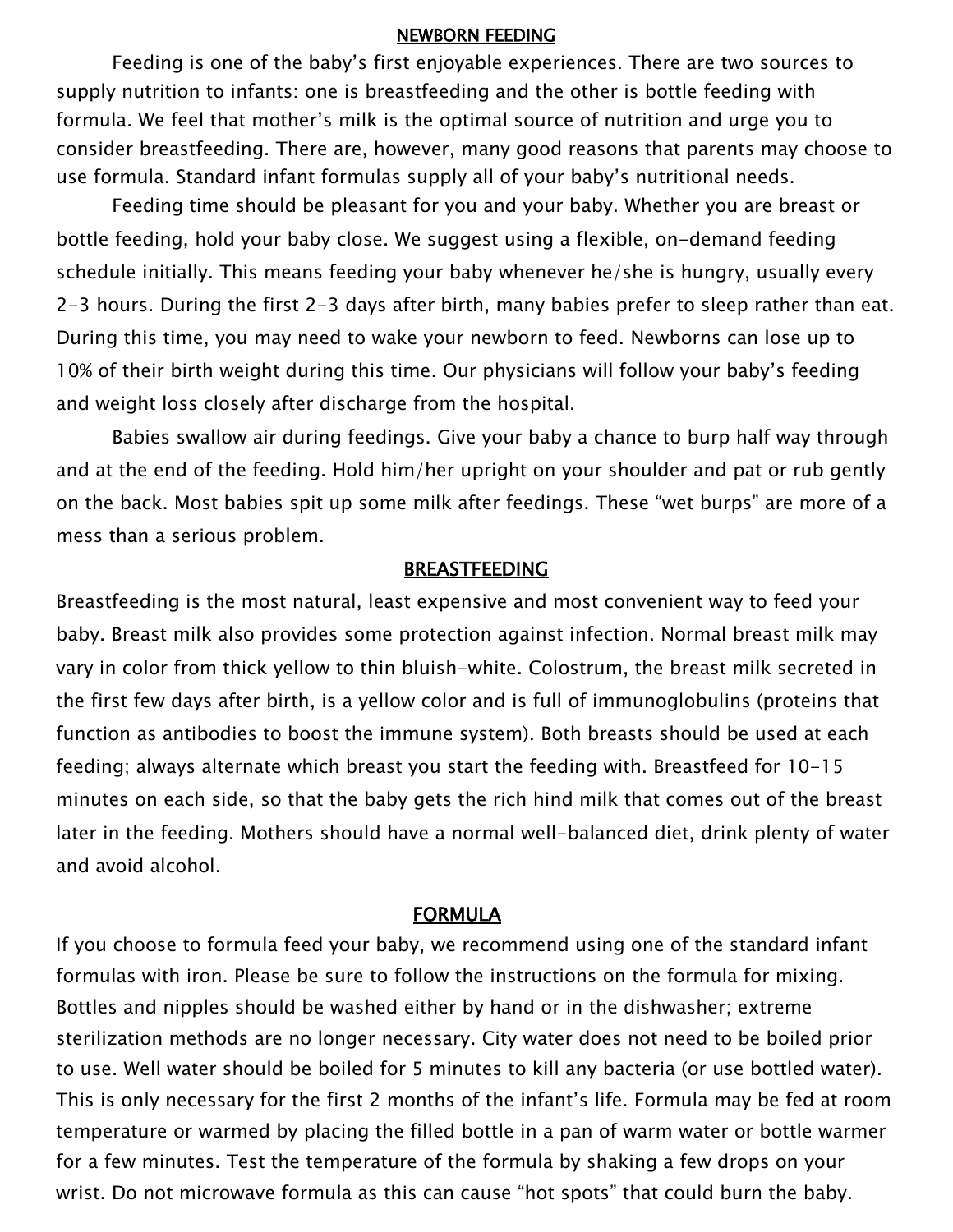## VITAMIN D SUPPLEMENTS

The American Academy of Pediatrics recommends using Vitamin D supplements to prevent rickets, a softening and weakening of the bones. ALL infants that are exclusively breastfed OR are receiving less than 32oz of vitamin D fortified formula per day should be given 400 IU of liquid vitamin D each day, starting in the first few days after birth. Vitamin D supplementation should continue until the baby is receiving at least 32 oz of formula per day OR is over 12 months of age and are consuming 32 oz of whole milk per day.

Enfamil D-Vi-Sol® or other generic Vitamin D supplements for infants:

- o 1 (one) ml provides 400 IU of vitamin D
- o Instructions: Shake the bottle well and fill dropper to 1 ml line (daily serving). Dispense gently into mouth towards inner cheek; a small amount will remain in the tip.
- o The dropperful can be mixed with breast milk, formula, cereal or other foods.

## SOLID FOODS

Your baby will receive proper nutrition through breastfeeding and/or formula feeding and will not need solids until 4-6 months of age. Adding solids prior to 4 months will not help your baby sleep through the night. Only add rice cereal to your baby's diet prior to 4 months if specifically recommended by your physician.

## RECOMMENDED SLEEP POSITIONS

The American Academy of Pediatrics recommends that normal infants be positioned on their back for sleep. This position has been shown to decrease the chance of sudden infant death syndrome (SIDS). This recommendation of putting the baby down on his/her back applies to infants throughout the first year of life. However, it is particularly important during the first 6 months when the incidence of SIDS is highest. Also avoid placing blankets, stuffed animals and pillows in the crib with the baby.

#### **IMMUNIZATIONS**

Immunizations are the cornerstone of pediatric medicine and changed the landscape of medicine in the 20th century. Raleigh Pediatrics follows the recommendations of the American Academy of Pediatrics and the Centers for Disease Control. We feel very strongly that immunizations are one of the most important medical services we can offer your child. We welcome the opportunity to discuss any questions or concerns you may have; however, if after thorough education, immunizations are refused; your physician will ask you to find a provider with an alternative philosophy.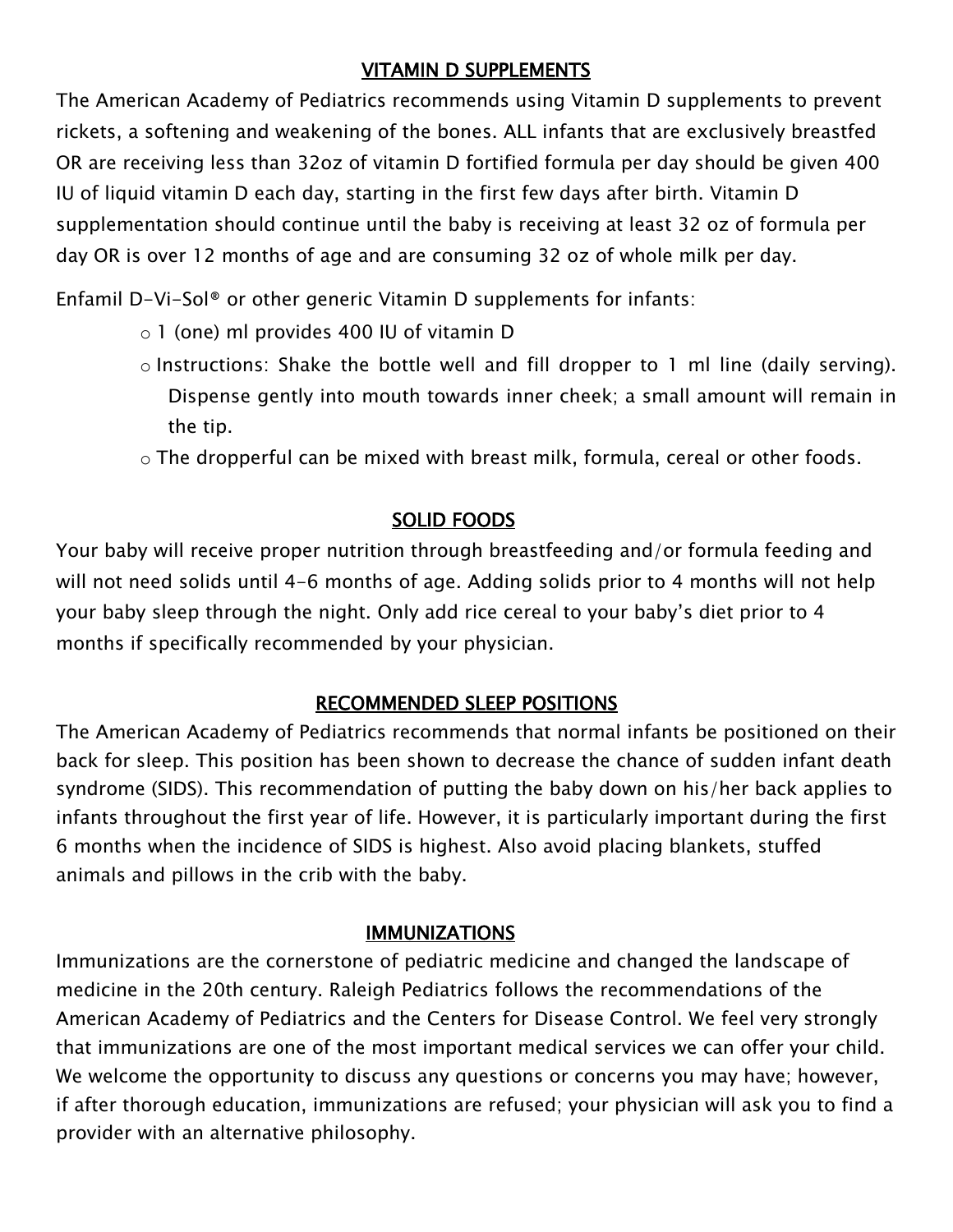# NEWBORN CHARACTERISTICS AND CARE

## Head

A newborn's head may be bruised, elongated and misshapen during the first few days from being pushed through the birth canal. The head will begin to look better within a few days; however, it may take several weeks before it becomes completely round and the bruises disappear. Occasionally, a cephalohematoma (swollen area on top of the head) may also develop from pressure received during the birthing process. It is fluid filled and will also disappear over the first few weeks.

#### Eyes

Newborns usually keep their eyes closed most of the time. They may also be puffy and have a little yellow discharge for the first few days. This can be removed by using a warm wash cloth and gently wiping from the inner to the outer corner of the affected eye.

#### Breasts

Both male and female newborns may have some swelling under the nipples. This is a result of maternal hormones and will disappear over a few weeks. Occasionally, some milky discharge may occur. This is normal. Simply wipe any discharge away.

#### Genital Areas

Vaginal Discharge: It is common for baby girls to have a thick creamy or bloody vaginal discharge for the first two to three weeks of life. This is the result of maternal hormones and is not a reason for concern. You can remove the discharge by wiping gently from front to back with a diaper wipe or warm damp wash cloth.

Penis: If your son has not been circumcised, no special care is required. The skin cannot be pulled back until the child is older. No attempts to force it back should be made. If your son was circumcised, the end of the penis will look red and swollen for a few days. During his bath, squeeze some soapy water over the penis from a washcloth and rinse it with plain water. You may be given some lubricated gauze at the hospital that can be applied as the old gauze becomes soiled or after bathing. Some obstetricians place a ring on the end of the penis which should fall off after four to ten days. Once this occurs, gently retract the foreskin and wash away any white secretions that may have accumulated.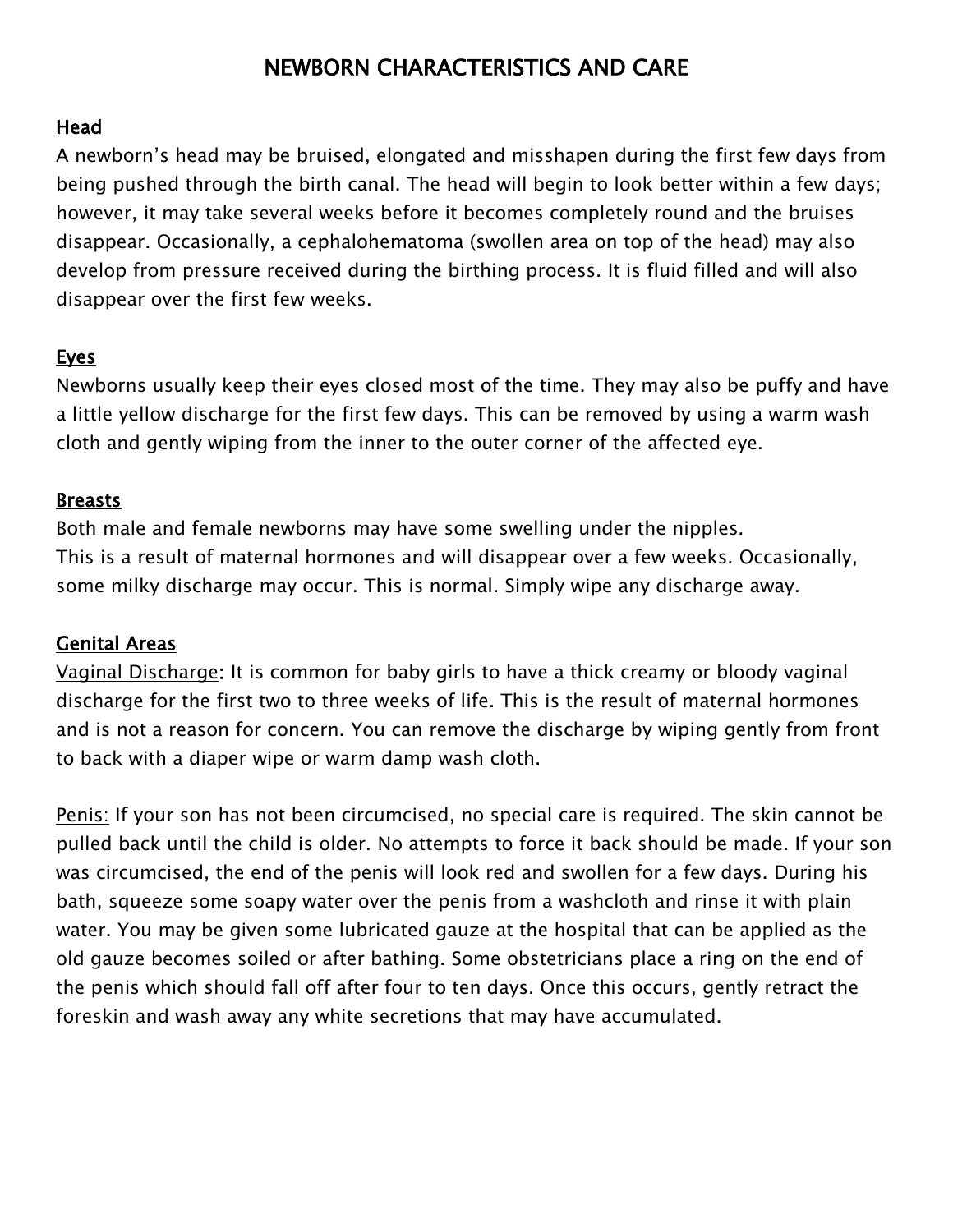## Skin

- o Newborn rash: Most newborns develop one or more skin rashes during the first week of life. Tiny white bumps on the face are called milia and will disappear. Many babies develop a red blotchy rash on their face and possibly on their upper chest. This is called erythema toxicum and fades by the time the infant is several weeks old. Care for these rashes involves just keeping the area as clean and dry as possible.
- o Dry Skin: Often, a newborn's skin will appear dry and peel during the first week. This drying is most noticeable around the hands and feet. A very small amount of lotion may be used if the skin appears to be cracking.
- $\circ$  Cradle cap: Some infants develop greasy, scaling areas on the scalp. They often are most noticeable over the soft spot on top of the baby's head. Using an adult soft tooth brush along with the soap used to bathe your infant will usually remove the scaling skin.
- o Jaundice: Nearly 50% of newborns develop jaundice two to four days after birth. The skin and whites of the eyes become yellow. This occurs because the newborn's liver is immature and cannot eliminate all the bilirubin that develops from the breakdown of red blood cells. In the majority of cases, this jaundice is temporary and harmless. If your baby does require treatment, there is no cause for alarm, and we will explain the treatment to you in detail.
- o Diaper rash: All newborns will develop irritations and rashes in the diaper area. Frequent diaper changes, cleaning and drying will usually solve this problem. You may expose the diaper area to room air as well. Occasionally, an over the counter medication such as Desitin Cream, A&D Ointment or Aquaphor may be used if the rash does not improve.

#### Legs

The feet and legs may be turned in as a result of being in a cramped position during pregnancy. They gradually straighten out during the first year of life. The feet and hands may occasionally turn a bluish color. This is normal.

## Breathing

 A newborn's breathing may be somewhat irregular. This becomes particularly noticeable between three and six weeks of age. Nasal congestion is normal, and we suggest a rubber bulb syringe to help clear mucous from the nose when necessary (if it interferes with sleeping or feeding). Sneezing is the newborn's way of clearing the nose and does not necessarily mean a cold has developed.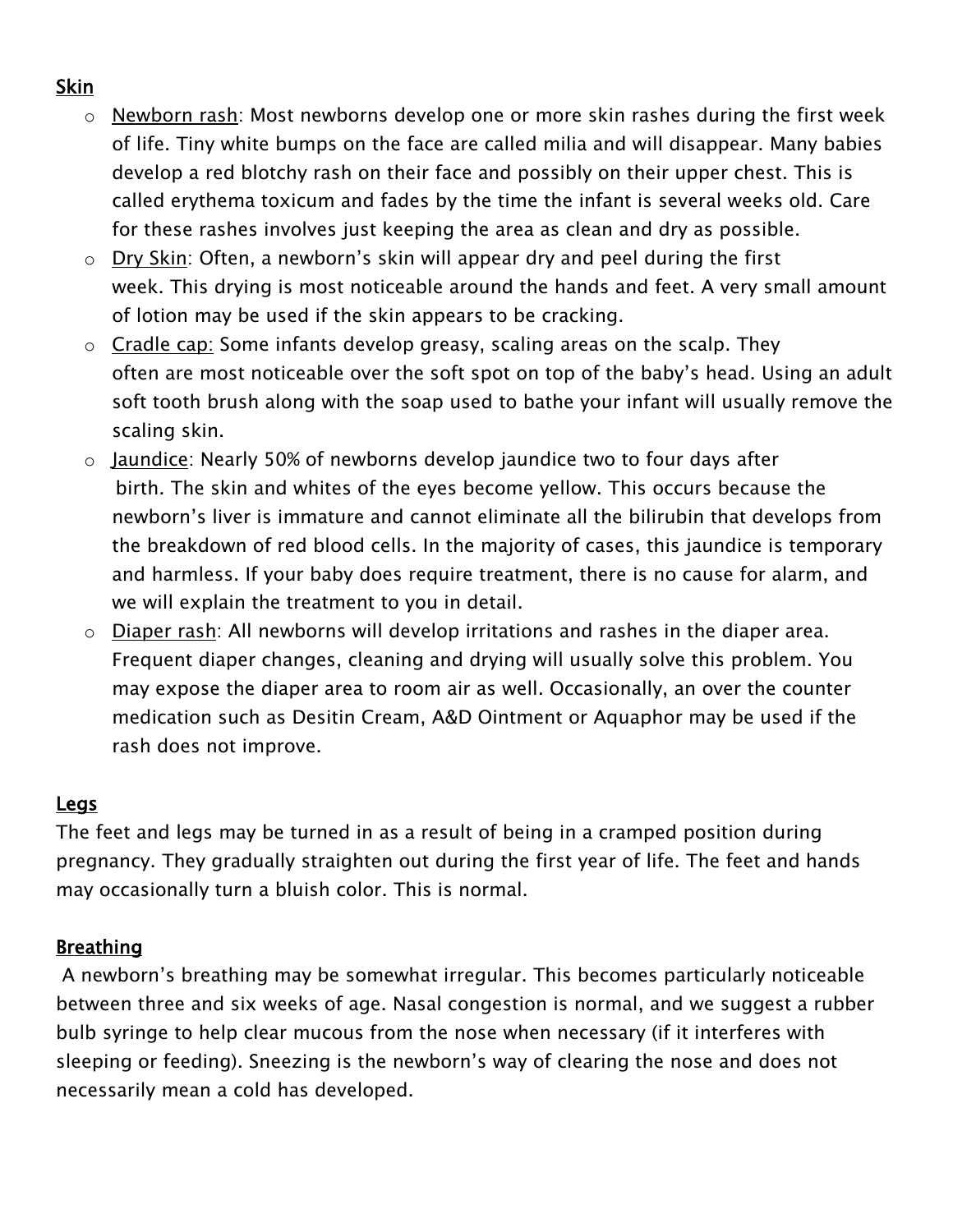## Sleep

Newborns spend most of their time sleeping even when you are trying to feed them. They also grunt, grimace, kick, and startle easily during sleep. All of this is normal. The AAP recommends that infants be placed on their back for sleep. Additional information is provided earlier in this booklet and by the AAP through our website.

## **Crying**

All babies cry. Nothing can be more frustrating to a new parent than not being able to quiet your baby. Some newborns will continue to cry until they wear themselves out. Remind yourself that crying will not harm your baby. Crying may be a sign that your baby may be hungry, uncomfortable from a soiled diaper or just wants attention and needs to be held. You cannot "spoil" your baby by holding and loving him too much.

## **Temperature**

Soon after birth your baby's temperature will adjust to the environment. You should keep the temperature in your home at its usual level and dress your baby accordingly. If you prefer cooler temperatures and wear an extra layer of clothing, your baby will need one as well.

## Umbilical Cord

Keep the diaper turned down below the cord allowing air to get to the area. This will help the cord dry and it should fall off within the first week or so. Do not immerse your baby in water until the cord falls off. You may notice an unpleasant odor, slight yellow or bloody discharge as the cord is getting ready to fall off. This is no cause for alarm. Please contact us if the skin around the cord becomes very red.

## Elimination

After the first few days, your baby should start having wet diapers every 3-4 hours. If your baby does not have a wet diaper every 6-8 hours, he/she could be dehydrated. Make sure your baby is feeding frequently and call the office if the number of wet diapers does not increase. Bowel movements will start out as black meconium, and then transition to green/yellow and seedy at 3-5 days of age. Breast fed babies may have more frequent stools that may occur after every feeding. At 4 weeks of age stools may be less frequent and your baby may skip 1-3 days between stools. Babies normally strain and cry when passing stools. The pattern, frequency, and color may also vary day to day.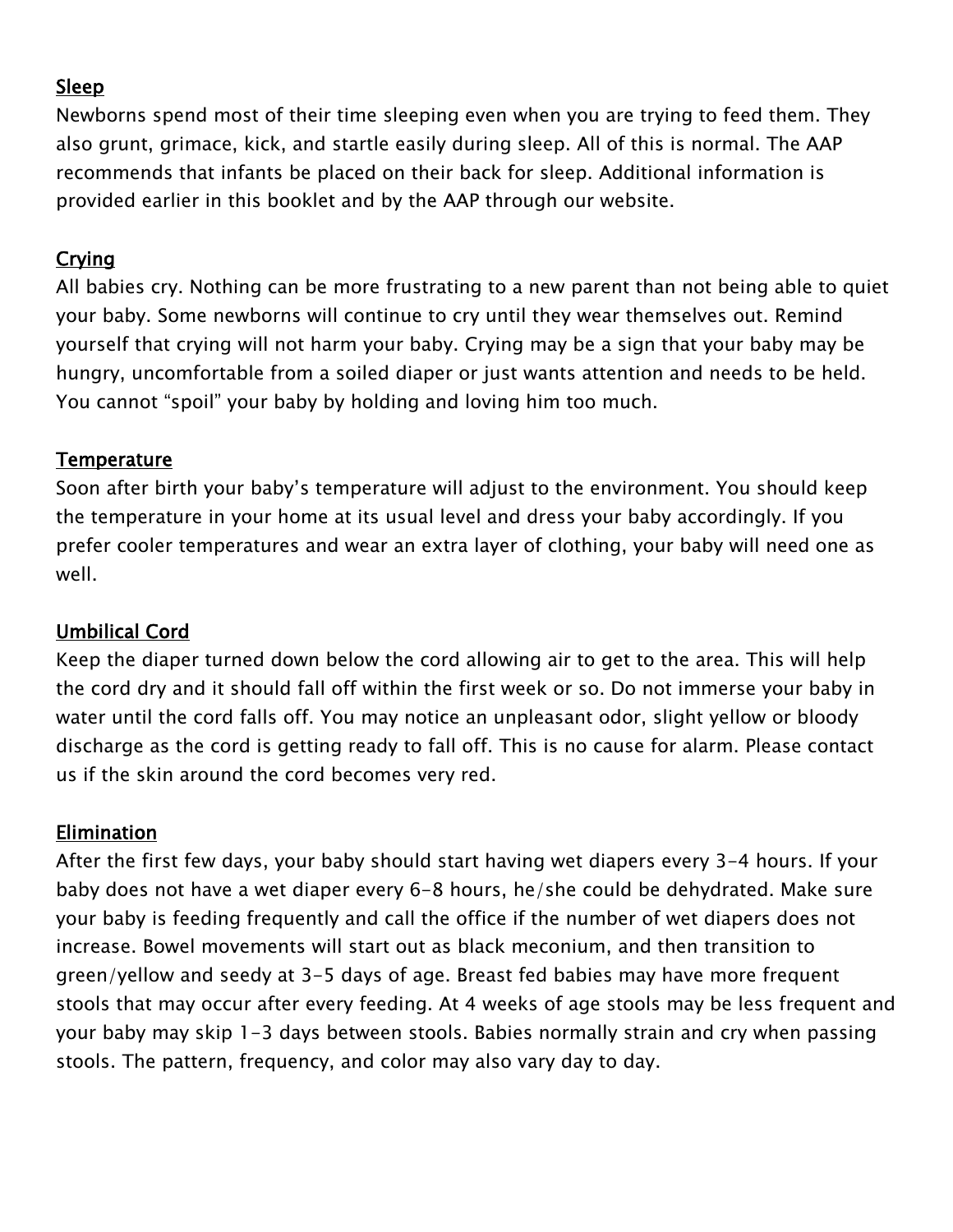## SIGNS OF ILLNESS

The newborn infant must be watched and evaluated more carefully if he/she gets sick the first three months of life. If you notice the following signs, you should contact us:

- If the temperature is 100.4 degrees or higher rectally (Please take your baby's temperature before contacting the office)
- Vomiting (not just "spitting up") for several feedings in a row
- Excessive or inconsolable crying
- Listlessness
- Bowel movements that are looser and more frequent than normal
- Any unusual rash

Do not give any fever medication to a newborn without talking to our office first.

Please contact the office yourself if possible. Relaying a message through a third party may lead to misinformation. The most convenient way to reach our advice nurses is to message through the Klara app or use the Message Us button on the website. If you do call and leave a voicemail, we will need your child's name, date of birth, a brief description of the problem, and your telephone number. Please have a pen and paper ready for the return call. Writing down instructions given by the advice nurse will make them easier to remember later.

## RECOMMENDED READING AND WEBSITES

American Academy of Pediatrics (AAP): Caring for Your Baby and Young Child: Birth to Age 5

American Academy of Pediatrics (AAP) Parenting website: [www.healthychildren.org](http://www.healthychildren.org/)

CPR class information: [www.redcross.org](http://www.redcross.org/)

Infant/Child Safety Seat information: [www.buckleupnc.org](http://www.buckleupnc.org/)

Choosing Quality Daycare: https://ncchildcare.ncdhhs.gov

For additional sites and what to expect at all of your child's ages and stages, please visit our website at [www.raleighpediatrics.com](http://www.raleighpediatrics.com/)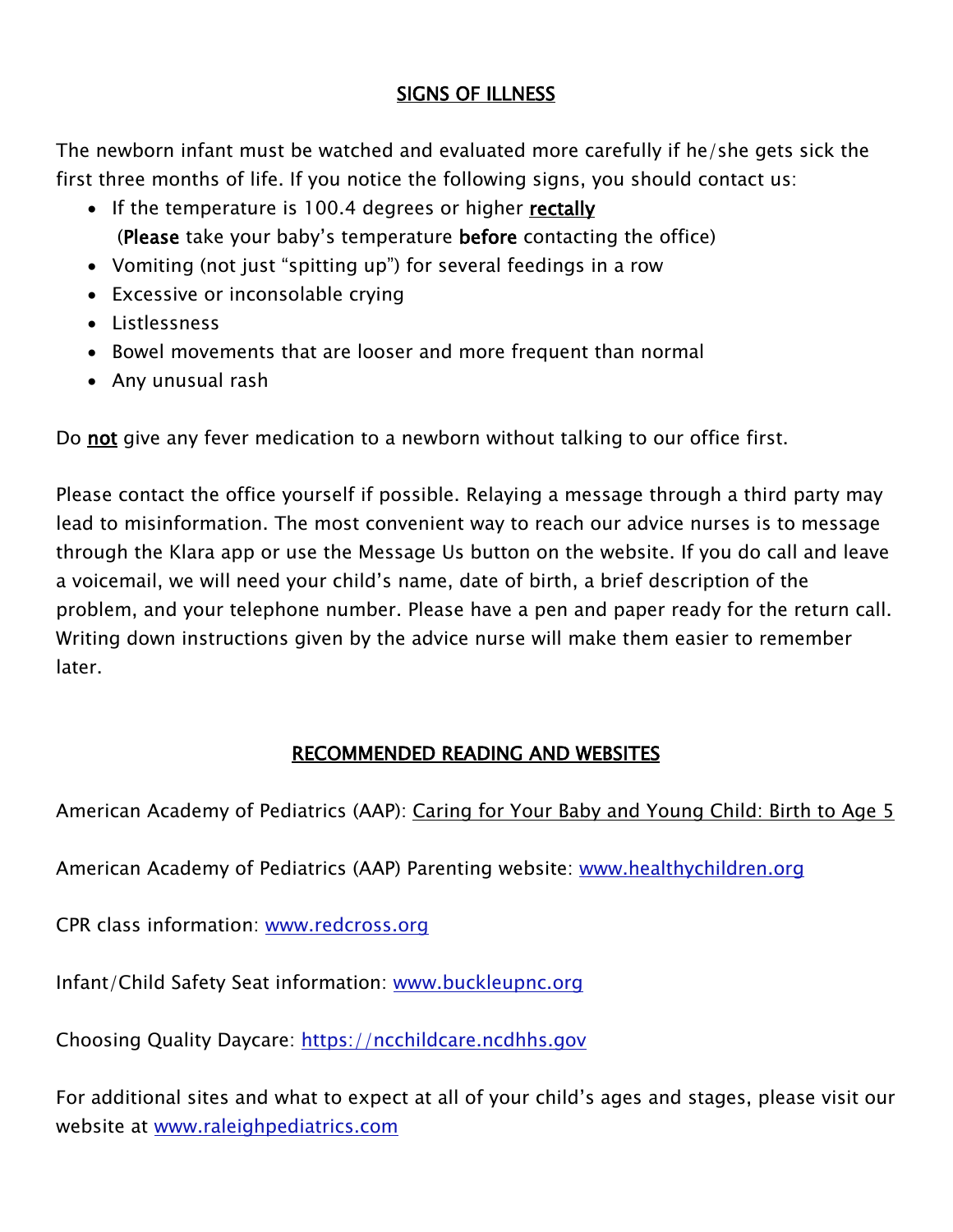#### APPOINTMENTS

All patients are seen by appointment only and, if available, parents may request a certain physician to see their child. Patients who arrive without an appointment will be given the next available opening, unless the clinical staff determines the problem is urgent and the patient should not wait. Well exams, consultations, sick visits, and follow up appointments are done during regular office hours Monday through Friday. Extended weekend hours are for urgent problems that cannot await regular office hours.

## Well Exams

A complete list of well exams and immunizations, as recommended by the American Academy of Pediatrics, can be found in the Ages and Stages section of our website. We ask that these visits be scheduled in advance, to help ensure your choice of physician and appointment time. The next well exam for an infant can be scheduled when checking out. The physician schedule is usually open 2-3 months ahead of time.

## Sick Appointments

Realizing that you cannot predict when your child may get ill, we have openings available at the start of each workday to see sick children. We encourage you to call as early in the day as possible if your child needs an appointment. If you call late in the day and your child's problem is not urgent, you may be offered an appointment early the following day. Sick visits usually focus on a single problem and tend to be shorter visits.

## Choosing a preferred provider

We recommend that you find a physician that you like and feel comfortable with to be your child's primary doctor. This gives consistency and allows them to get to know your child. Although all of our physicians follow the same standards and give quality care, they each have a unique personality so find someone that fits with you and your family. Any of our physicians are able to see your child for a same day visit if your preferred provider is unavailable. Both offices share the same Electronic Health Records to see your child's history, so you are also welcome to be seen in either location.

## WAITING / WIFI

We request, when possible, that you limit the number of children, friends, and relatives accompanying your child to the office. At this time, we have chosen not to have a waiting room inside the building. You will call the office to check in on arrival and then a clinical staff member will call you when they are ready to bring you to a room. We have found that most parents like this better than a traditional waiting room. Add our guest wifi to your phone, so that you can connect whenever you are on our property. Please let the front desk know if you prefer not to wait in your car and we will make other arrangements.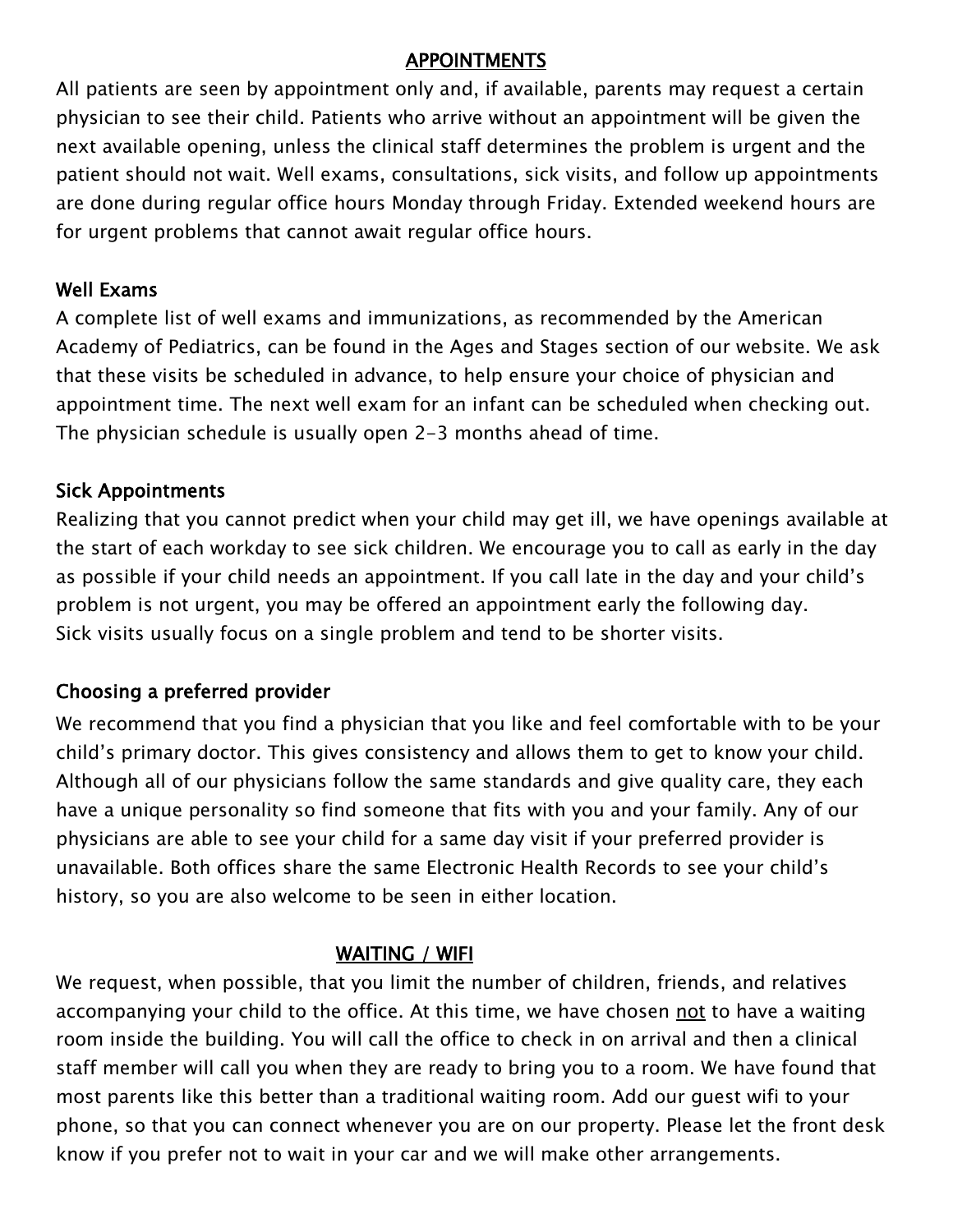## TELEPHONE TRIAGE ADVICE

During office hours: The most efficient way to receive medical advice is to use the Klara texting platform to send a question. You may also call the office and follow the prompts to leave a voicemail. If the problem is not urgent, our goal is to respond to advice questions within three hours. Clinical staff are trained and available to discuss problems and concerns you have regarding your child. They follow standard pediatric protocols and will consult with a physician whenever necessary. Some problems cannot be evaluated over the phone, and you will be instructed to schedule an appointment.

After office hours: Whenever possible, we ask that calls for medical advice be made when the office is open. Our staff have direct access to your child's medical record. If an urgent problem arises and you cannot wait for the office to open, please call our After Hours number. Your information will immediately be sent to the call center at WakeMed and a nurse will contact you to offer advice approved by our physicians. The call center can also contact our on-call physician if needed. \*Messages sent through the Klara texting platform are not monitored outside office hours.

Should you go?: Unless your child is experiencing a medical emergency, please request medical advice before going straight to the Emergency Department whenever possible.

## HOSPITAL AFFILIATION

Our physicians have an affiliated status and access to records with both WakeMed and UNC/Rex Healthcare. Newborns are cared for by the newborn specialists and admitted children by the hospitalists at both facilities. If your child ever needs emergency services, we recommend the WakeMed Children's Emergency Department.

## PAYMENT FOR SERVICES/INSURANCE

Payment and/or proof of insurance is required at each visit.

We accept Visa, MasterCard, Discover, personal checks, cash, and expect payment from the person accompanying the child. If the absent parent has financial responsibility, we must ask for payment from you and allow you to make arrangements with the responsible party. We contract with several insurance companies for which we will accept a co-payment and file for services. Please visit our website for a current list of our contracted insurance companies and complete financial policy.